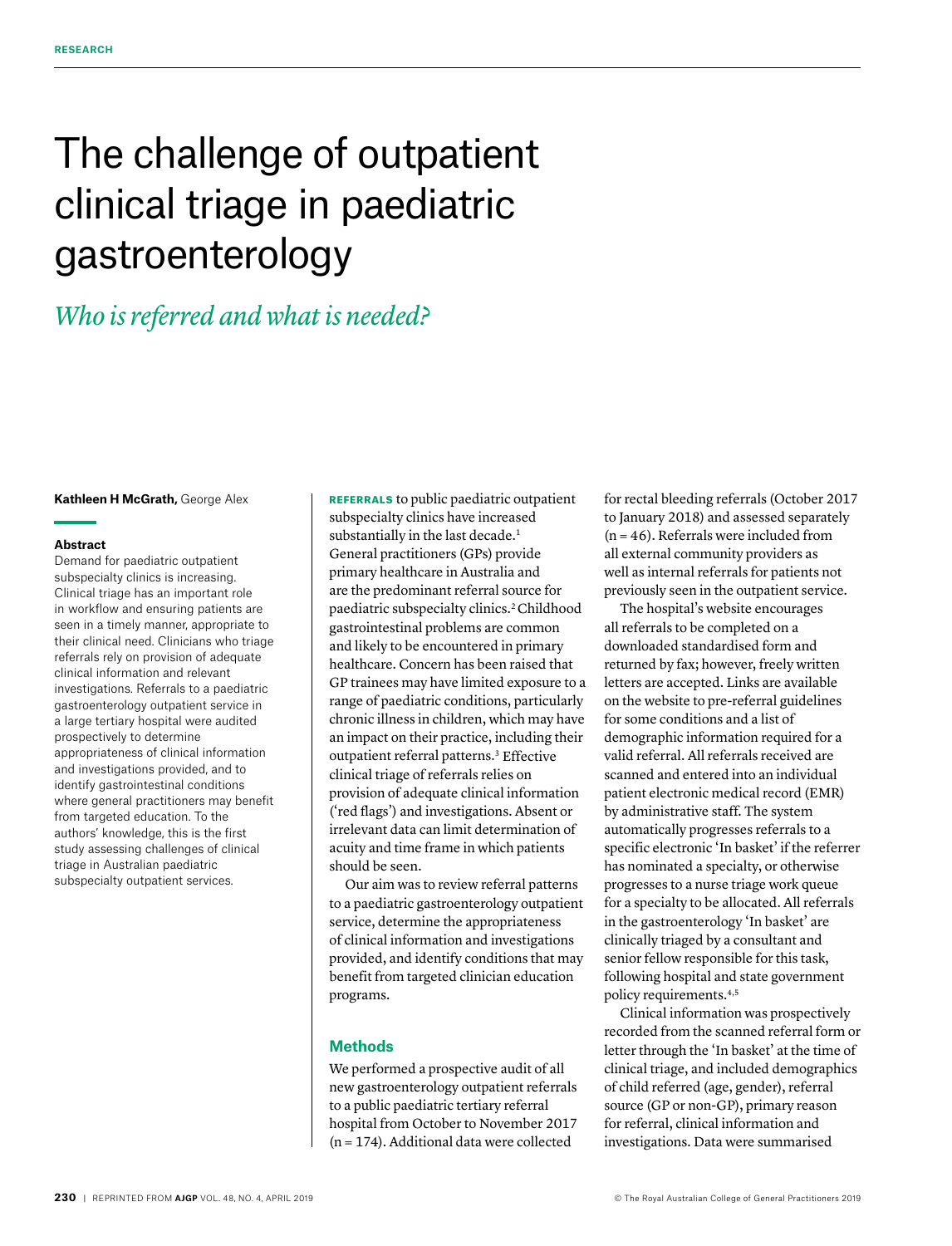using descriptive statistics. The study received approval from the hospital's human research ethics committee (HREC 37306A).

### **Results**

A total of 174 new patients were referred (53% female, 47% male), predominantly primary school age. The largest referral group was GPs (49%). Top referral reasons from GPs included abdominal pain, rectal bleeding, diarrhoea and *Helicobacter pylori* (Table 1). Most non-GP referrals came from general paediatricians.

Investigations were attached to 50% of referrals (71% of GP referrals). As expected, investigation rate differed by referral problem (Table 1). Not all included investigations were relevant (eg two suspected coeliac disease referrals were for positive HLA-DQ2 and HLA-DQ8 alone) and included investigations were not always aligned with current guidelines recommendations (eg serology testing for *H. pylori*).

Approximately one-third of rectal bleeding referrals included investigations (37%; 17/46). Investigation type varied

between stool microscopy/culture (11/17), stool calprotectin (2/17), haemoglobin (5/17) and iron studies (3/17). Relevant clinical information recorded in referrals included bleeding duration (6/46), weight loss (3/46), abdominal pain (15/46), diarrhoea (11/46), constipation (15/46) and family history (4/46).

# **Discussion**

We showed a large number of referrals to paediatric gastroenterology outpatient services, with abdominal pain the most common referral reason overall, predominantly from GPs. Constipation referrals were uncommon despite being a common paediatric problem. This reflects a previously successful project at the hospital to improve workflow and streamline constipation referrals, except for complex or refractory cases, to general paediatric services.

Distribution of those referrals containing investigations were generally appropriate for the referral reason (eg high rate of appropriate investigation inclusion for suspected coeliac disease, and low rate of appropriate investigation inclusion

for gastro-oesophageal reflux disease), with the exception of rectal bleeding referrals. Referrals for rectal bleeding had a surprisingly low level of investigations. This was mirrored by a lack of relevant clinical information. Differentials range from serious conditions (inflammatory bowel disease) requiring early assessment to non-urgent causes (anal fissures secondary to constipation). Inclusion of 'red flags' is important to determine acuity and timing of initial assessment (Table 2). Objective parameters such as stool microscopy/ culture (assessing for colitis or infection) and haemoglobin level (assessing for anaemia) may be important when there are concerns a child is unwell or requires early review. The lack of information provided is concerning for poor understanding of this symptom in children.

Despite overall high rates of investigation inclusion by GPs, we identified a high variability in the type and appropriateness of investigations performed, the clinical information included and whether relevant 'red flags' were addressed. In addition, investigations were not always aligned with recommended practice – for example, two patients were referred for

**Table 1. Primary reasons for referral to a paediatric gastroenterology outpatient clinic, showing demographics of patient referred, referral source and number of referrals, including investigations with referral**

| <b>Primary referral reason</b>               | Age of patients referred,<br>mean (range) [years] | Referral source general<br>practitioners, n (%) | <b>Referrals with investigations</b><br>attached, n (%) |
|----------------------------------------------|---------------------------------------------------|-------------------------------------------------|---------------------------------------------------------|
| Total (n = 174)                              | $8.7(0-19)$                                       | 85 (49)                                         | 87 (50)                                                 |
| Abdominal pain ( $n = 28$ )                  | $10.7(4-17)$                                      | 23 (82)                                         | 21 (75)                                                 |
| Gastrostomy (n = $24$ )*                     | $8.1(1-18)$                                       | 1(4)                                            | 0(0)                                                    |
| Suspected coeliac disease (n = 22)           | $8.4(2-17)$                                       | 9(41)                                           | 22 (100)                                                |
| Rectal bleeding ( $n = 19$ )                 | $8.2(1-17)$                                       | 11 (58)                                         | 6(32)                                                   |
| Gastro-oesophageal reflux ( $n = 16$ )       | $10.6(0-17)$                                      | 8(50)                                           | 3(19)                                                   |
| Diarrhoea ( $n = 12$ )                       | $9.3(0-19)$                                       | 10(83)                                          | 9(75)                                                   |
| Helicobacter pylori ( $n = 11$ )             | $8(3-13)$                                         | 10(91)                                          | 10 (91)                                                 |
| Vomiting $(n = 8)$                           | $10.1(1-18)$                                      | 4(50)                                           | 3(38)                                                   |
| Abnormal liver function test ( $n = 6$ )     | $8.3(0-16)$                                       | 4 (67)                                          | 6(100)                                                  |
| Constipation ( $n = 5$ )                     | $7.2(2-16)$                                       | 2(40)                                           | 0(0)                                                    |
| Other/miscellaneous (n = $23$ ) <sup>t</sup> | $6.4(0-17)$                                       | 3(13)                                           | 7(30)                                                   |

*\*n = 5 referrals for initial percutaneous endoscopic gastrostomy insertion, remainder for gastrostomy care †Included: cystic fibrosis–related gastrointestinal disease, dysphagia, failure to thrive, feeding problems, food allergy*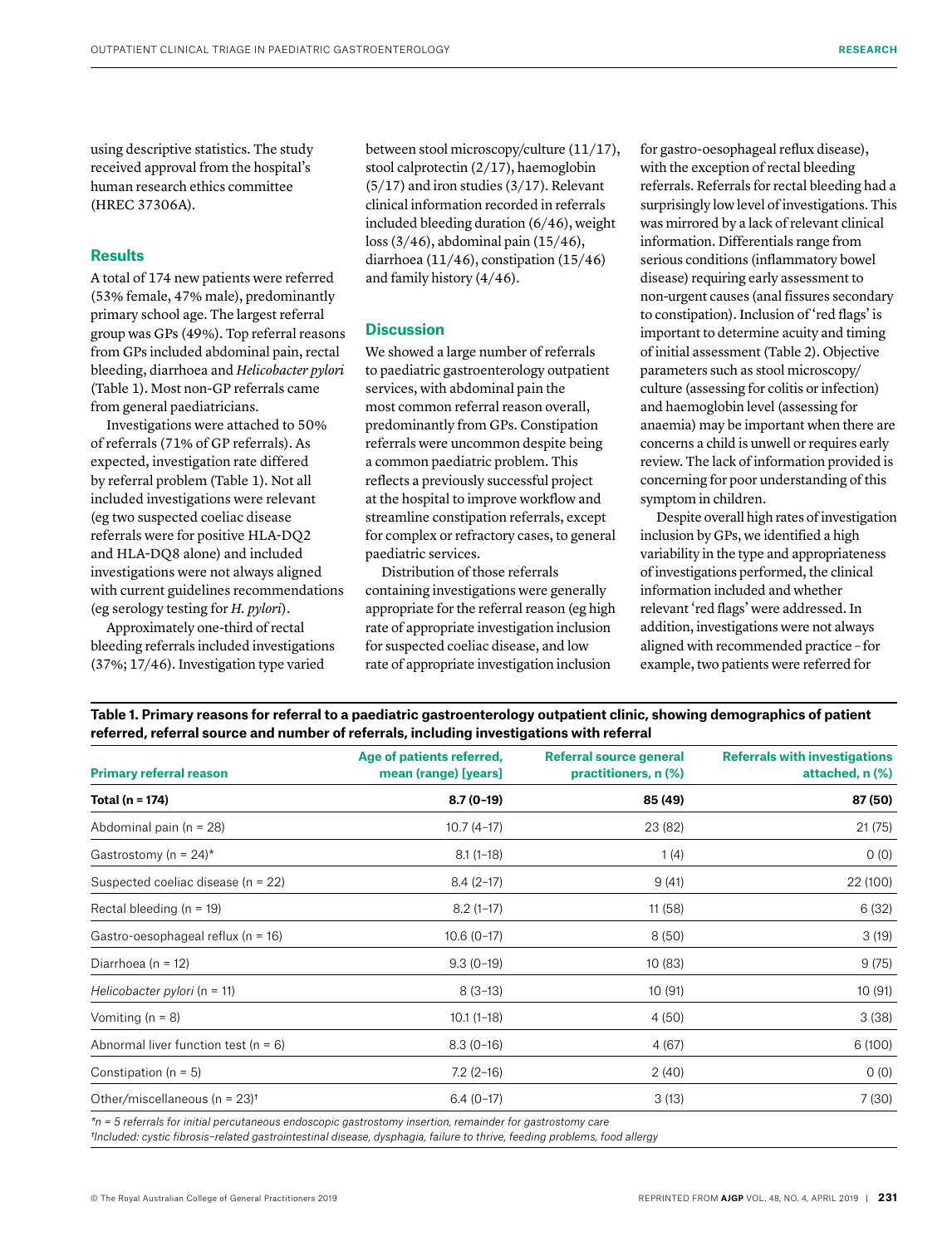**Table 2. Recommended clinical red flags (history, examination) for inclusion in paediatric gastroenterology outpatient clinic referrals to assist with accurate clinical triage: Suggested first-line investigations to be considered (include result if performed)6–9**

| <b>Primary</b>                         | <b>Clinical red flags</b>                                                                                                                                                                                                                                                                   |                                                                                                                                                                                | <b>Suggested first-line</b>                                                                                                                                                                                                                                                                                                                                                                                                 | <b>Pre-referral</b>                                                                                                                                                                                                                                                                                |
|----------------------------------------|---------------------------------------------------------------------------------------------------------------------------------------------------------------------------------------------------------------------------------------------------------------------------------------------|--------------------------------------------------------------------------------------------------------------------------------------------------------------------------------|-----------------------------------------------------------------------------------------------------------------------------------------------------------------------------------------------------------------------------------------------------------------------------------------------------------------------------------------------------------------------------------------------------------------------------|----------------------------------------------------------------------------------------------------------------------------------------------------------------------------------------------------------------------------------------------------------------------------------------------------|
| referral reason                        | <b>History</b>                                                                                                                                                                                                                                                                              | <b>Examination</b>                                                                                                                                                             | investigations to consider                                                                                                                                                                                                                                                                                                                                                                                                  | treatment                                                                                                                                                                                                                                                                                          |
| <b>Rectal</b><br>bleeding              | Duration of bleeding<br>Appearance of blood<br>Weight loss or growth concerns<br>Abdominal pain<br>Stool frequency and consistency<br>(diarrhoea, constipation)<br>Fevers or loss of energy, appetite<br>Family history                                                                     | Pallor<br>Rashes, birth marks,<br>bruising or vascular<br>lesions<br>Aphthous ulcers<br>Abnormal vital signs<br>Current weight<br>Abdominal examination<br>Perianal inspection | First-line investigations should be<br>considered in all unwell children:<br>stool microscopy/culture (MCS)<br>full blood examination (FBE)<br>iron studies<br>erythrocyte sedimentation rate<br>(ESR)                                                                                                                                                                                                                      | If not due to acute<br>infection settling within<br>a week, refer<br>If child is clinically well<br>with no red flags and<br>history/examination<br>strongly suggestive of<br>constipation and anal<br>fissure, a trial of aperient<br>may be considered. Refer<br>if symptoms persist             |
| <b>Abdominal</b><br>pain               | Bilious or bloody vomiting<br>Abdominal distension<br>Stool frequency and consistency<br>Weight loss or growth concerns<br>Rectal bleeding<br>Fever or loss of energy, appetite<br>Family history<br>Psychological stressors<br>School attendance                                           | Pallor<br>Abnormal vital signs<br>Current weight and<br>height<br>Abdominal examination<br>including inguinal region<br>Perianal inspection                                    | For chronic or recurrent abdominal<br>pain (depending on presentation/red<br>flags), consider:<br>• urinalysis<br>stool MCS, including parasites<br><b>FBE</b><br>liver function tests (LFT)<br>$\bullet$<br><b>ESR</b><br>$\bullet$                                                                                                                                                                                        | Consider need for<br>emergency/surgical<br>involvement and/or clinical<br>discussion with relevant<br>specialist in any child with<br>acute abdominal pain                                                                                                                                         |
| <b>Diarrhoea</b>                       | Weight loss or growth concerns<br>Diarrhoea frequency, consistency,<br>volume<br>Nocturnal diarrhoea<br>Abdominal pain<br>Rectal bleeding<br>Nausea or vomiting<br>Loss of energy or appetite<br>Diet and travel<br>Family history                                                          | Pallor<br>Rashes or skin changes<br>Aphthous ulcers<br>Current weight<br>Abdominal examination<br>Perianal inspection                                                          | For chronic diarrhoea consider:<br>stool MCS, including parasites<br>stool fat/fatty acid crystals<br>FBE<br><b>LFT</b><br>٠<br><b>ESR</b><br>٠<br>coeliac serology, total<br>$\bullet$<br>immunoglobulin A (IgA)                                                                                                                                                                                                           | Consider osmotic<br>diarrhoea (high fruit juice<br>or sugar intake) and<br>lactose intolerance<br>All children who have<br>diarrhoea associated<br>with rectal bleeding or<br>growth concerns should<br>be referred                                                                                |
| <b>Helicobacter</b><br>pylori          | Recurrent epigastric pain<br>Haematemesis or malaena<br>Loss of appetite, early satiety<br>or nausea<br>History of peptic ulcer disease<br>Risk factors (eq family member<br>with H. pylori infection, peptic<br>ulcer disease or gastric cancer)                                           | Pallor<br>Current weight and<br>height<br>Abdominal examination                                                                                                                | H. pylori antibody tests (serum,<br>urine, saliva) are not recommended<br>(variable sensitivity/specificity;<br>immunoglobulin G (IgG) may remain<br>positive long after eradication<br>therapy)<br>H. pylori stool antigen/urea breath<br>test: used to assess outcome post-<br>eradication therapy. May support<br>referral for endoscopy in children<br>with symptoms or risk factors where<br>other causes are excluded | Non-invasive H. pylori<br>testing is not indicated for<br>recurrent abdominal pain.<br>Assess for other possible<br>causes<br>Diagnosis of H. pylori<br>infection requires positive<br>culture or specific gastritis<br>on histopathology with at<br>least one other positive<br>biopsy-based test |
| <b>Suspected</b><br>coeliac<br>disease | Weight loss or growth concerns<br>Abdominal pain or distension<br>Stool frequency and consistency<br>Nausea or vomiting<br>Loss of energy or appetite<br>Risk factors (eq family history<br>coeliac disease; personal/<br>family history of type 1 diabetes;<br>autoimmune thyroid disease) | Pallor<br>Rashes<br>Aphthous stomatitis<br>Current weight and<br>height<br>Pubertal delay<br>Abdominal examination                                                             | Coeliac serology (on gluten-<br>containing diet) and serum total IgA:<br>• tissue transglutaminase<br>(TTG) IgA<br>· endomysial antibody (EMA) IgA<br>(not widely available)<br>deamidated gliadin peptide (DGP)<br>IgG (useful in IgA deficiency or<br>children aged <2 years)<br>genetic testing (HLA-DQ2/<br>HLA-DQ8) has very low positive<br>predictive value                                                          | Patients should remain<br>on a gluten-containing<br>diet until endoscopy is<br>performed to facilitate<br>accurate and timely<br>diagnosis. Diagnostic gold<br>standard is characteristic<br>mucosal changes on<br>duodenal biopsy                                                                 |